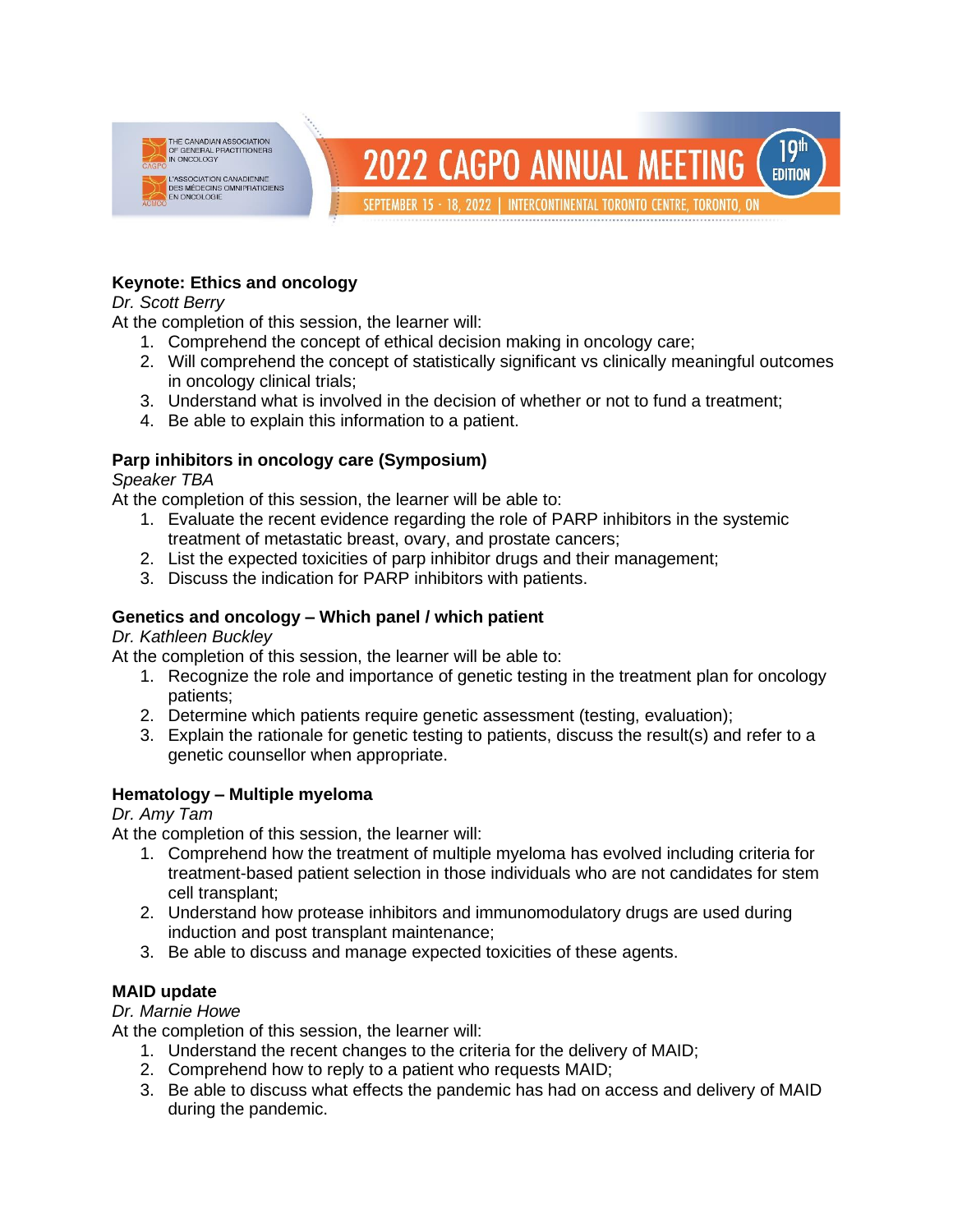

## **Lung – Lung cancer treatment update**

#### *Dr. Hamid Mithoowani*

At the completion of this session, the learner will:

- 1. Be able to discuss the latest advancements in the treatment of both small cell and nonsmall cell lung cancer;
- 2. Develop awareness of toxicities associated with these new treatments and their management;
- 3. Be able to apply this knowledge to their practice.

## **Cancer patient journey and its polypharmacy: What to consider for the management of cancer-associated thrombosis (Symposium)**

*Speaker – TBD*

At the completion of this session, the learner will be able to:

- 1. Understand the evolution of anti-cancer therapies and the challenges/considerations of
- 2. polypharmacy throughout the journey of a patient with malignancy
- 3. Review the latest evidence on bleeding and thrombotic risks when selecting an anticoagulant for the management of patients on anticancer therapies

## **ASCO/ESMO update and CTCs**

#### *Dr. Andrea Molckovsky*

At the completion of this session, the learner will be able to:

- 1. List three to four practice changing outcomes from ASCO 2022 and ESMO 2022;
- 2. Explain how the data presented can be applied to their patient population;
- 3. Discuss the evolving evidence for circulating tumor cells in oncology treatment protocols.

## **Breast – Gene assays: Which/when/why**

## *Dr. Henry Contour*

At the completion of this session, the learner will be able to:

- 1. List the various gene assays available for use in the management of breast cancer;
- 2. Distinguish between these assays regarding their utility in treatment decision-making, based on the evidence;
- 3. Explain to patients the rational for recommending an individual test and how the result(s) influence(s) their treatment recommendation.

## **Electrolyte abnormalities & pharmacy pearls**

## *Mona Abdullah*

At the completion of this session, the learner will:

- 1. Understand outpatient management of electrolyte abnormalities, focusing on which choice of agents to correct the abnormality, appropriate dosing and length of therapy;
- 2. Become aware of online resources that can assist with toxicity management